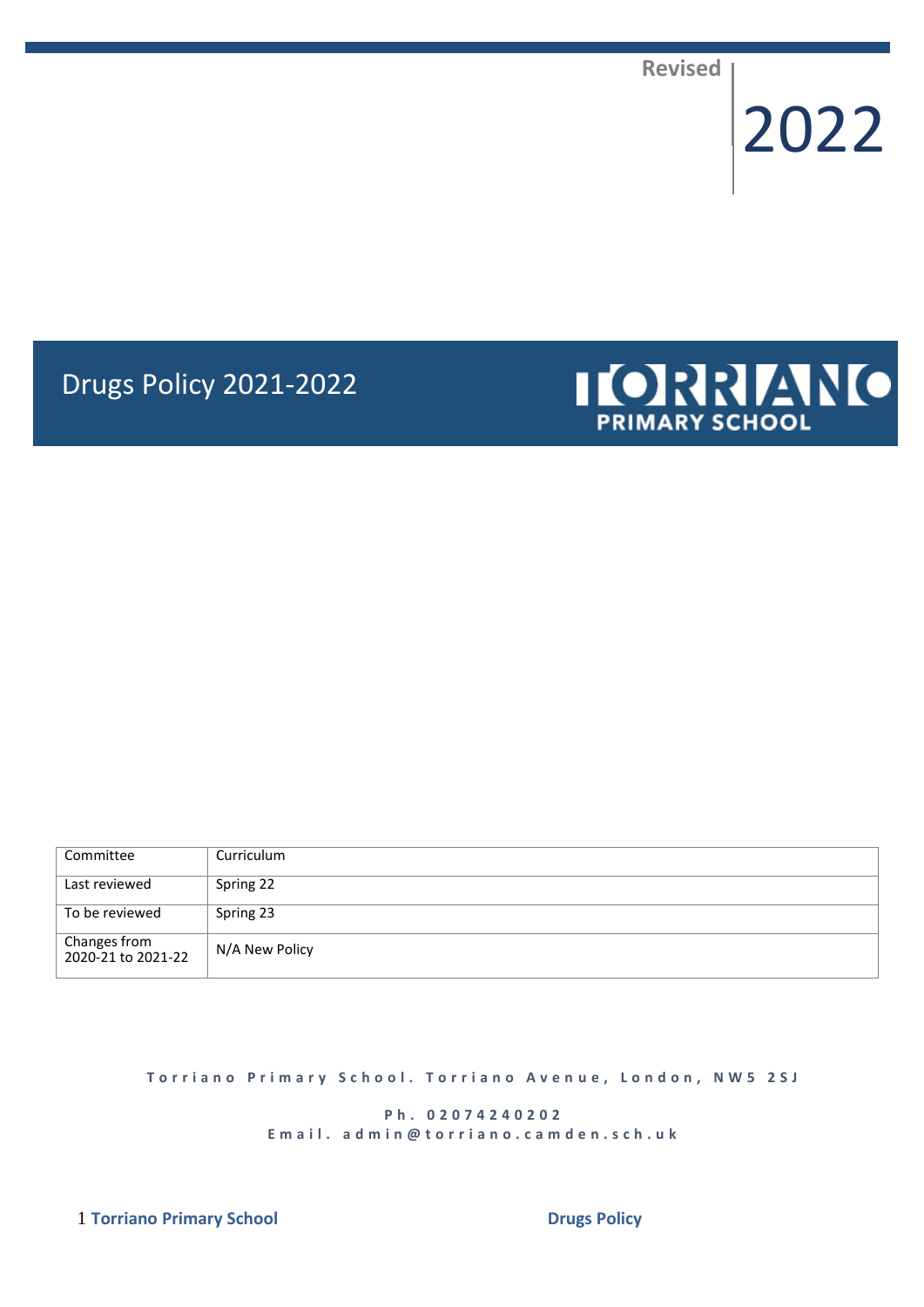#### **Introduction**

**Staff responsible for drugs issues:** The PSHE Lead is responsible for the development, monitoring and review of the drug education curriculum, supporting and training staff and liaising with any external agencies to support the curriculum.

The Executive Headteacher and Head of School have overall responsibility for drugs issues including managing drug-related incidents, liaising with the Police and other external agencies, including support services.

There is also a governor with a lead on drugs issues who liaises with the school about curriculum and policy.

**Links to other policies**

This policy should be read in conjunction with the following policies; PSHE and Citizenship, Health and Safety, Behaviour Policy, Safeguarding, Medical Policy.

#### **Definition of Drugs**

This guidance describes drugs as "A substance people take that changes the way they feel, think or behave". This refers to legal and illegal drugs:

- Drugs that are illegal\* (those controlled by the Misuse of drugs Act 1971) such as ecstasy, cannabis, crack/cocaine, heroin and LSD, ketamine, Novel Psychoactive Substances (NPSformerly known as "legal highs") GHB, anabolic steroids and khat
- Drugs that are legal to use but are covered by some legislation such as selling to under 18 year olds including alcohol, tobacco, e-cigarettes, shisha and volatile substances (solvents).
- Drugs that are legal to use such as poppers, caffeine drinks.
- Over the counter and prescription medicines.

\*Nitrous Oxide is not illegal under the Misuse of Drugs Act but is illegal to produce, supply, sell or import for human consumption under the Psychoactive Substances Act 2016

#### **Definitions of other key words**

**Drug use** describes any drug taking. Any drug use can potentially lead to harm, including through intoxication, breach of the law or school rules, or future health problems.

**Drug misuse** is drug taking which leads to social, psychological, physical or legal problems through intoxication, regular excessive consumption and/or dependence.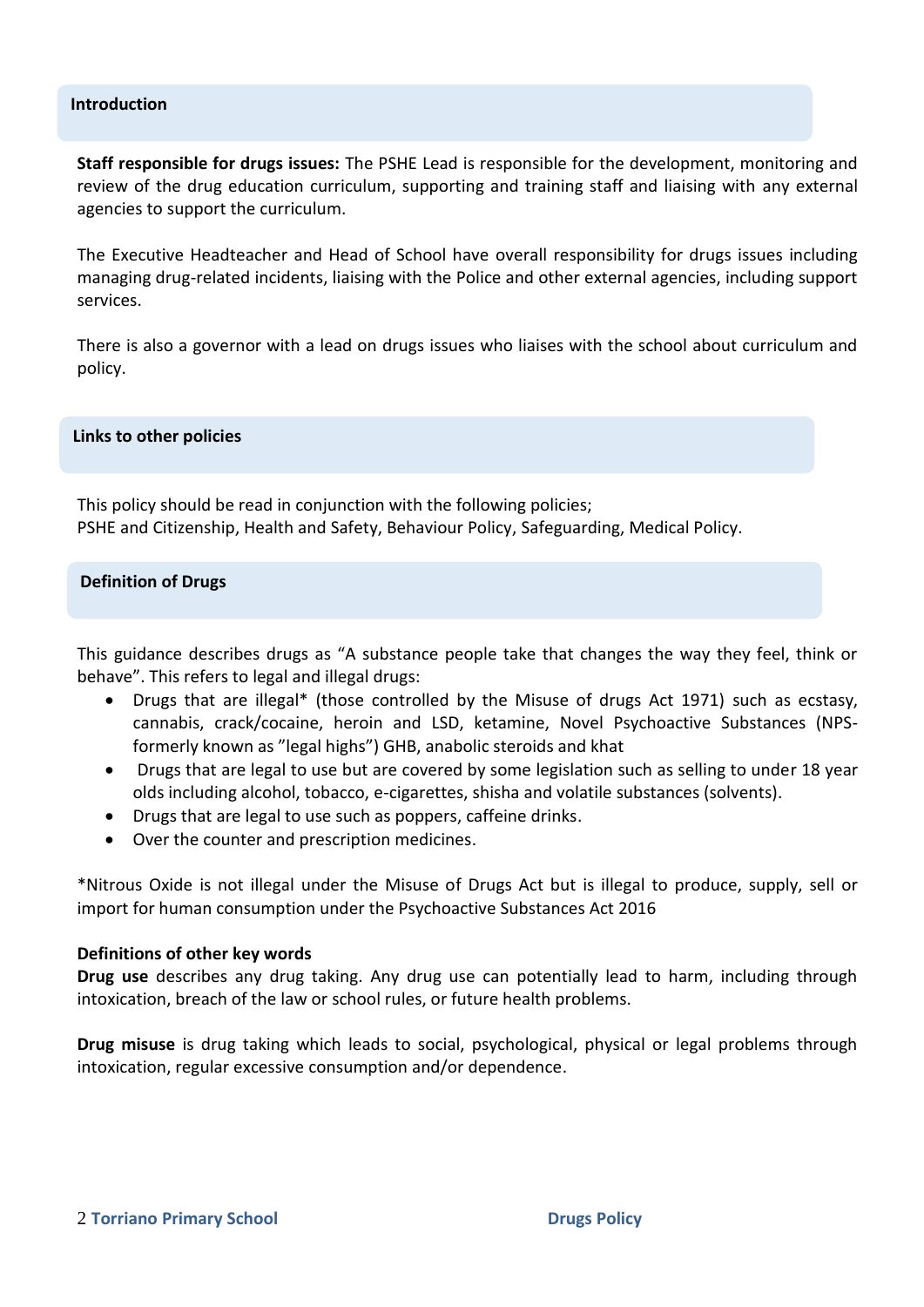#### **How the policy was developed**

We understand that drugs play a part in the lives of every one of us and recognise that drug use and misuse can have a serious effect on health, well-being and academic achievement. We have a crucial role to play in drug prevention and education. The DfE advises all schools to have an up-to-date policy.

Primary aged children need to be protected from the harm that drugs can cause and it is our responsibility to give them the knowledge and skills to be able to be healthy and keep safe.

#### **Key Contacts**

This policy was developed in consultation with Camden Learning. We have taken account of key national and local guidance including:

- DfE Relationships Education, RSE and Health Education statutory guidance June 2020
- Programme of Study produced by PSHE Association Jan 2020
- Camden's example Drugs policy (September 2020)

#### **Approach to safeguarding pupils from drug and alcohol harms**

As part of being a healthy school we take a proactive and whole school approach through

- Teaching a planned drug education programme in PSHE and Citizenship and Science informed by the views of pupils and staff that equips pupils with the knowledge and skills they need
- Considering carefully our responses to drug-related incidents
- Having clear school rules and sanctions related to drugs
- Providing access to specialist support and advice for pupils at risk of drug-related harm and those with drug or alcohol misuse in the family
- Providing training and support for staff so they feel confident to teach drug education and manage any drug-related incidents
- Raising pupils' academic achievement and sense of belonging in school

# **Drug Education**

Drug education covers the teaching about drugs, alcohol and tobacco (including e-cigarettes and shisha and is a key part of preventing drug misuse and promoting the health and wellbeing of young people.

#### **Aims of drug education**

• To give pupils age-appropriate and accurate information about the effects and risks of substances (including substances in the home, and alcohol, tobacco, medicines, volatile substances and illegal drugs)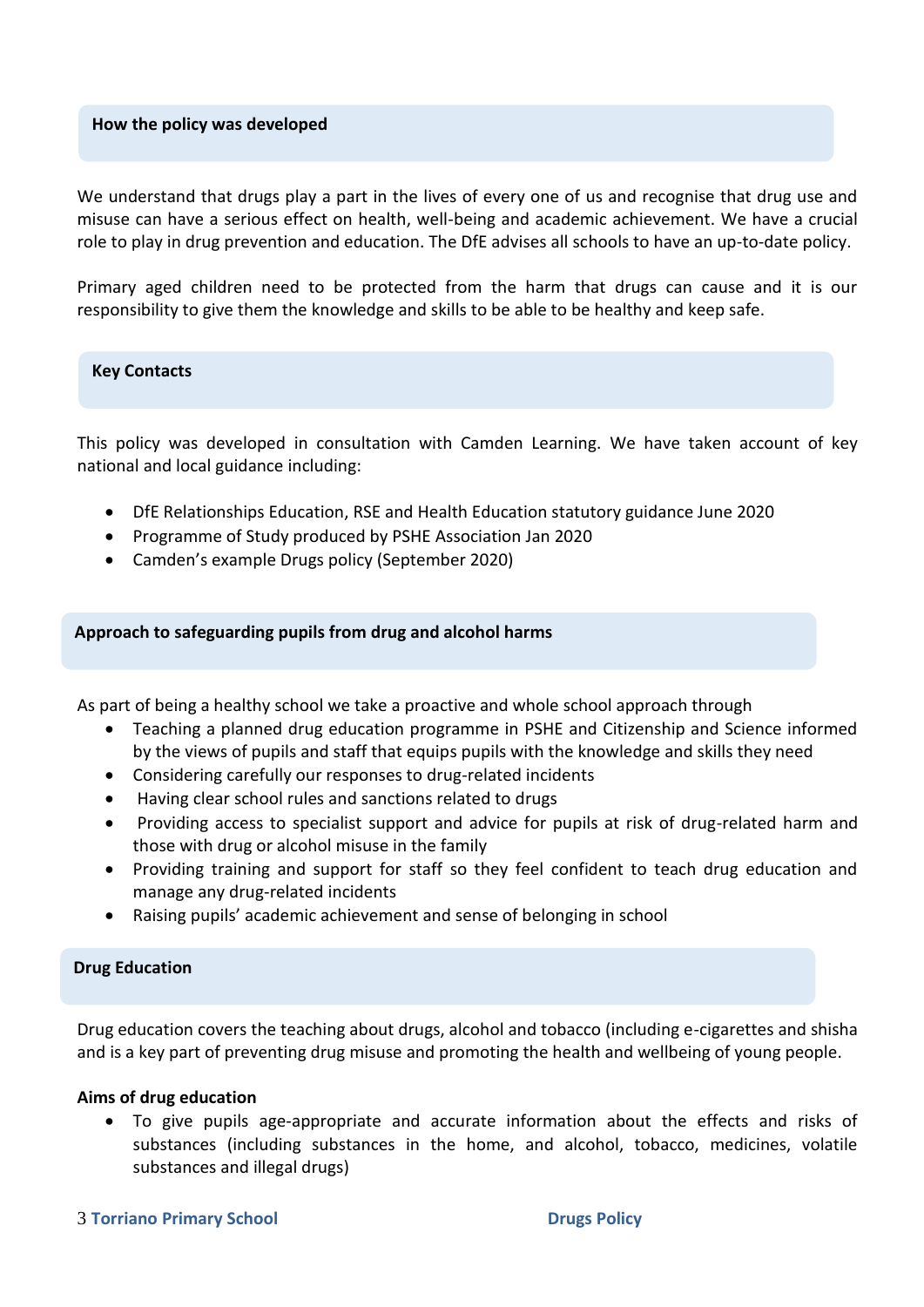• Help pupils to develop the skills and attitudes to keep safe, manage situations and make healthy and responsible decisions

# **Where is drug education taught in the curriculum?**

Teaching about drugs, alcohol and tobacco is taught mainly through PSHE and Citizenship and in Science.

# **What is taught?**

The content reflects

- Statutory Health Education-by the end of primary, pupils should know
- The facts about legal and illegal harmful substances and associated risks, including smoking, alcohol use and drug-taking
- Statutory Science Year 6 have to be taught to recognise the impact of diet, exercise, drugs and lifestyle on the way their bodies function (this can be taught earlier in KS2)
- Pupils should learn how to keep their bodies healthy and how their bodies might be damaged including how some drugs and other substances can be harmful to the human body. Pupils might work scientifically by: exploring the work of scientists and scientific research about the relationship between diet, exercise, drugs, lifestyle and health

To achieve this, our drug education programme will help pupils:

- Gain knowledge and understanding about the effects and risks of drugs and correct myths and misunderstandings
- Develop skills to make informed decisions, including communication, self-awareness, negotiation, finding information, help and advice, helping others and managing situations involving drugs
- Develop skills to keep safe and manage situations involving drugs including assessing and avoiding risks, assertiveness and refusal skills and helping others
- Explore their own and other peoples' attitudes to drugs, drug use and drug users, including challenging stereotypes and dispelling myths and exploring media and social influences

# **Drug Education in our PSHE and Citizenship curriculum**

Key Stage1 focuses on what are safe and unsafe substances, what medicines are, why people take medicines and how to take medicines safely, being ill and getting better and what to do if someone persuades you to take something dangerous.

Key Stage 2 focuses on what a drug is (legal and illegal), the effects and risks of drugs; particularly tobacco (including shisha) and alcohol, managing peer influences and resisting pressure to take risks and be able to make safe decisions.

Objectives and key learning intentions are set for each lesson, and on medium term plans. Drug education focuses on knowledge and understanding, skills and attitudes and the teaching programme ensures that there is progression from Year 1 to Year 6 with topics and issues which are appropriate to the age and maturity of pupils.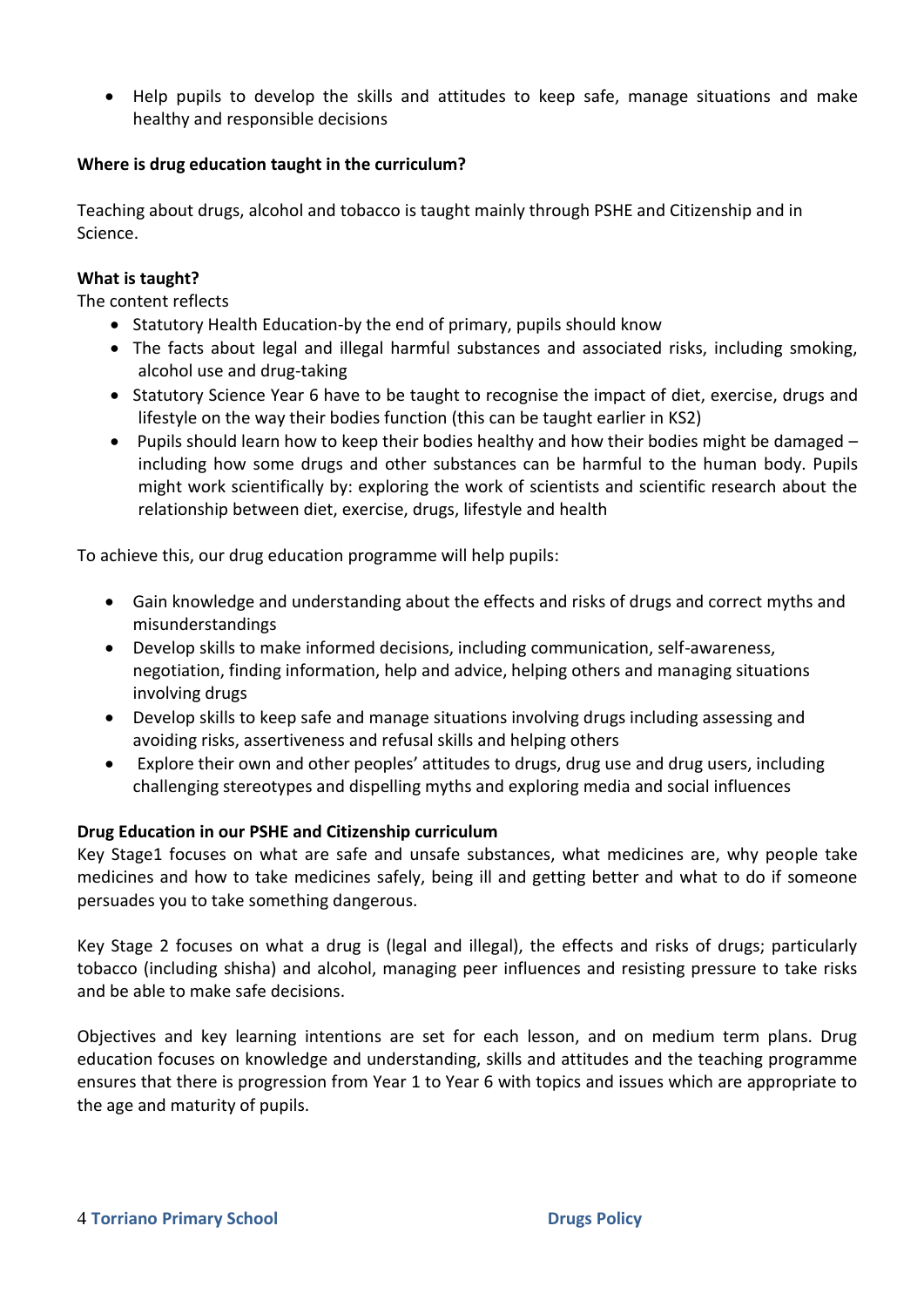In addition, in order to ensure that the drug education programme reflects the views of pupils and is appropriate and relevant to them, Key Stage 2 pupils take an active part in planning the programme through a range of ways such as:

- Consultations with pupils through the school council
- Completing end of topic evaluations
- Assessments at the beginning of teaching drug education to establish prior knowledge and understanding

The drug education curriculum is reviewed as part of the annual PSHE and Citizenship review led by the PSHE Lead.

# **How it is taught (including involving external organisations)**

A wide range of participatory teaching methods are used that enable pupils to learn skills to be safe and healthy, discuss their views, explore their own and other peoples' attitudes and values about drugs, as well as learn key information about the effects and risks of drugs and practice skills to stay safe if involved in a drug-related situation. Such activities include role play, discussions, debates, case studies, quizzes, research and games. Pupils work individually, in pairs, in small groups and with the whole class, and experience working with lots of different pupils in the class, as well as in friendship groups.

All classes establish clear ground rules to ensure that pupils discuss opinions with respect and listen to one another as well as ensuring that pupils and teachers do not disclose personal information.

# **Who teaches drug education?**

Drug education is taught by the class teacher. There are occasions that we might involve an external organisation or the school nurse for their expertise. When external organisations are used, the lessons are planned with them and the teacher is always present. We check the organisation and ensure they have the necessary experience and skills to deliver drug education to primary pupils. We use the Camden protocol for external organisations.

# **How pupils' learning is assessed**

Pupils' progress in drug education is assessed as part of PSHE and Citizenship assessment and Science assessment. Pupils' knowledge, attitudes and skills are assessed through a range of methods including end of topic self-assessment and teacher assessment.

# **How drug education is monitored and evaluated**

Monitoring and evaluation help to plan future lessons and to review the teaching programme and improve the quality of teaching and learning.

The PSHE Lead is responsible for monitoring and evaluation. A range of methods are used including pupil conferencing and looking at pupils' work. Teachers use the scheme of work to monitor what they are covering and record whether they make changes.

Pupils and teachers evaluate the drug education programme through completing end of topic evaluations and specific evaluations of outside contributors.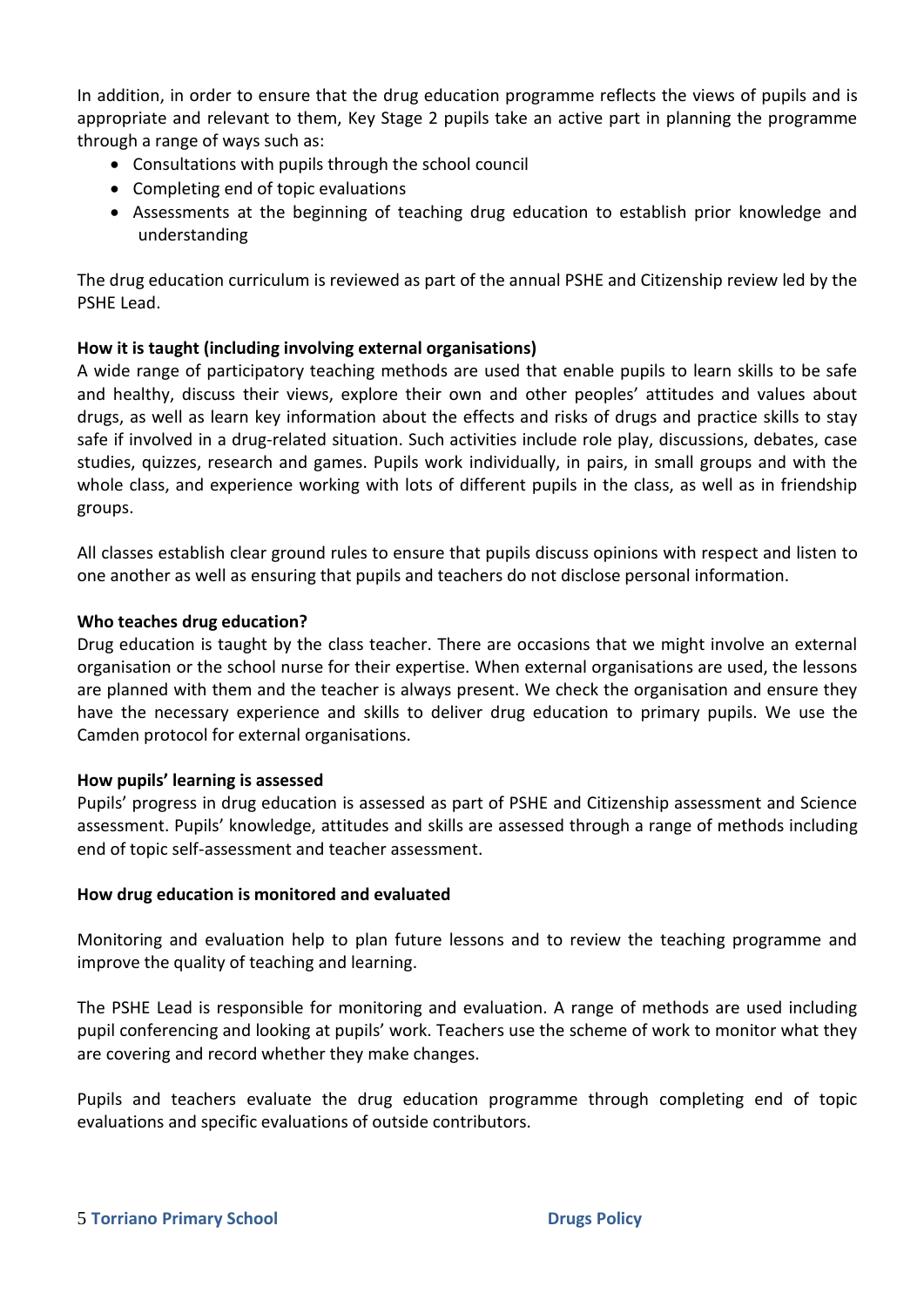There is an annual PSHE and Citizenship review that involves school council representatives. This review is fed back to staff and pupils and the drug education programme updated as a result of the review.

#### **Management of drugs in school**

All staff who teach drug education participate in training through a range of activities including; staff INSET, Camden training, team teaching and observing other teachers. We take advantage of the support, advice and training provided by Camden's Health and Wellbeing Team.

Information and teaching strategies gained from staff attending external training are shared with other staff through staff meetings and INSET.

The PSHE Lead has opportunities to develop their skills in planning drug education, through support from Camden's Health and Wellbeing Team.

This school does not permit the possession, use or supply of any illegal or legal drug (unless authorised legal drug), which takes place within the school boundaries. This covers; on or near the school premises, within the school day and during term time, on school visits, school journeys and at school social events.

These rules apply equally to staff, pupils, parents and carers, governors and those working and visiting the school.

# **Management of authorised legal drugs**

This school has agreed that there are some circumstances, when some legal drugs are authorised for use in school. These are prescribed medicines, hazardous chemicals (and solvents) and alcohol.

# **(i) Medicines**

In most cases, staff do not administer medicines at school to pupils unless it would be detrimental to health or attendance not to administer and only with parental written consent. Details about managing medicines can be found in the medical policy.

Staff are aware of any serious medical conditions which affect pupils in their class.

The School Nurse will be informed of any children attending the school with medical conditions. Advice will be sought on ensuring they have an appropriate care plan, and that school staff are trained to administer any medication required for the day to day management of their condition in school or during a medical emergency.

#### **(ii) Hazardous chemicals and volatile substances (solvents)**

Arrangements for the secure and safe storage of chemicals e.g. for cleaning are set out in the Health and Safety Policy.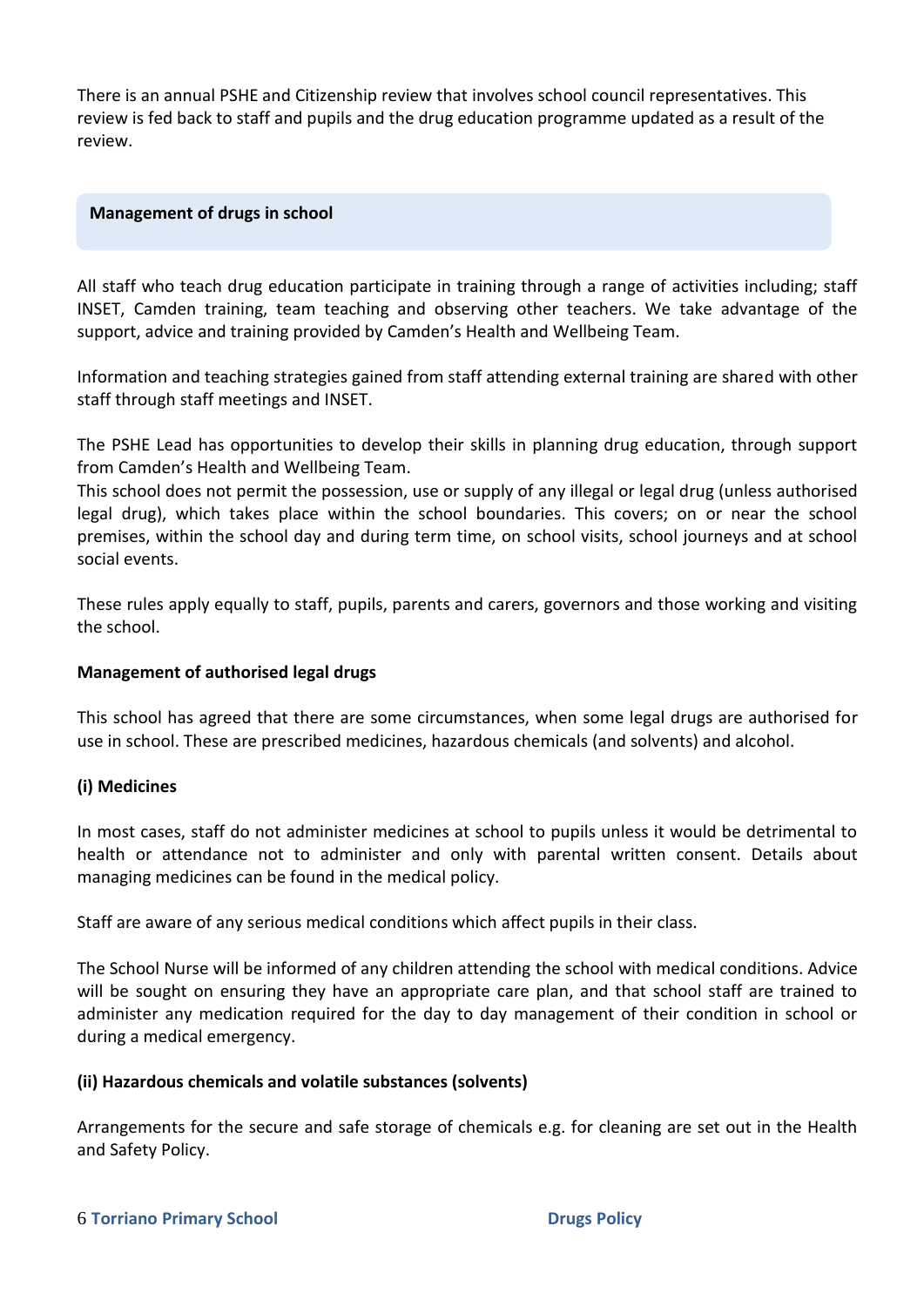In the event of a child or adult who is required to use medical sharps to address the management of their health condition (e.g. insulin or glucose blood testing) a medical sharps disposal bin will be provided. Advice will be sought from the School Nurse regarding the management of the sharps and sharps bin on the school site.

# **(iii) Alcohol**

There are occasions when alcohol is authorised at school during parent's events and staff social events. Staff accompanying pupils on field trips or school journeys are not permitted to drink when responsible for pupils.

# **Smoking policy**

We are a smoke free school and staff, parents, pupils and visitors are not allowed to smoke anywhere on school premises or in sight of the school.

Staff and parents who want to give up smoking have access to the free NHS stop smoking service in Camden, Breathe. The service can be accessed on<https://www.breathestopsmoking.org/> or contacted on 0203 633 2609, both group and one to one support is available. We display information about giving up smoking on parent and staff notice boards.

# **E-cigarettes (sometimes known as nicotine vaporisers)**

Although e-cigarettes are not covered by smoking legislation we are following Camden's approach and not allowing the use of e-cigarettes by pupils, staff, parents, contractors, or visitors on the school premises and including when parents and carers collect their children from school.

# **Management of drug related incidents**

# **Definition of a drug-related incident**

In this school, a drug-related incident includes any incidents involving any drug that is unauthorised and therefore not permitted within the school boundaries.

Drug related incidents in a primary school rarely involve illegal substances but can involve:

Pupils smoking cigarettes in school, a parent/carer collecting their child whilst drunk, pupils selling cigarettes to other pupils, misusing another pupils' asthma inhaler, disclosing concern about a family member who has a drug problem, giving medicines to another pupil, a teacher with information about the illegal sale of cigarettes at a local shop, the school keeper finding used syringes in the playground, a member of the public phoning the school to say they have seen pupils smoking in Camden.

# **School responses to drug-related incidents**

In all drug-related incidents the following principles will apply:

- The Executive Headteacher and Head of School will be informed immediately
- All situations will be carefully considered before deciding on the response
- The needs of the pupil(s) will always come first, whilst also taking account of the needs of the school as a whole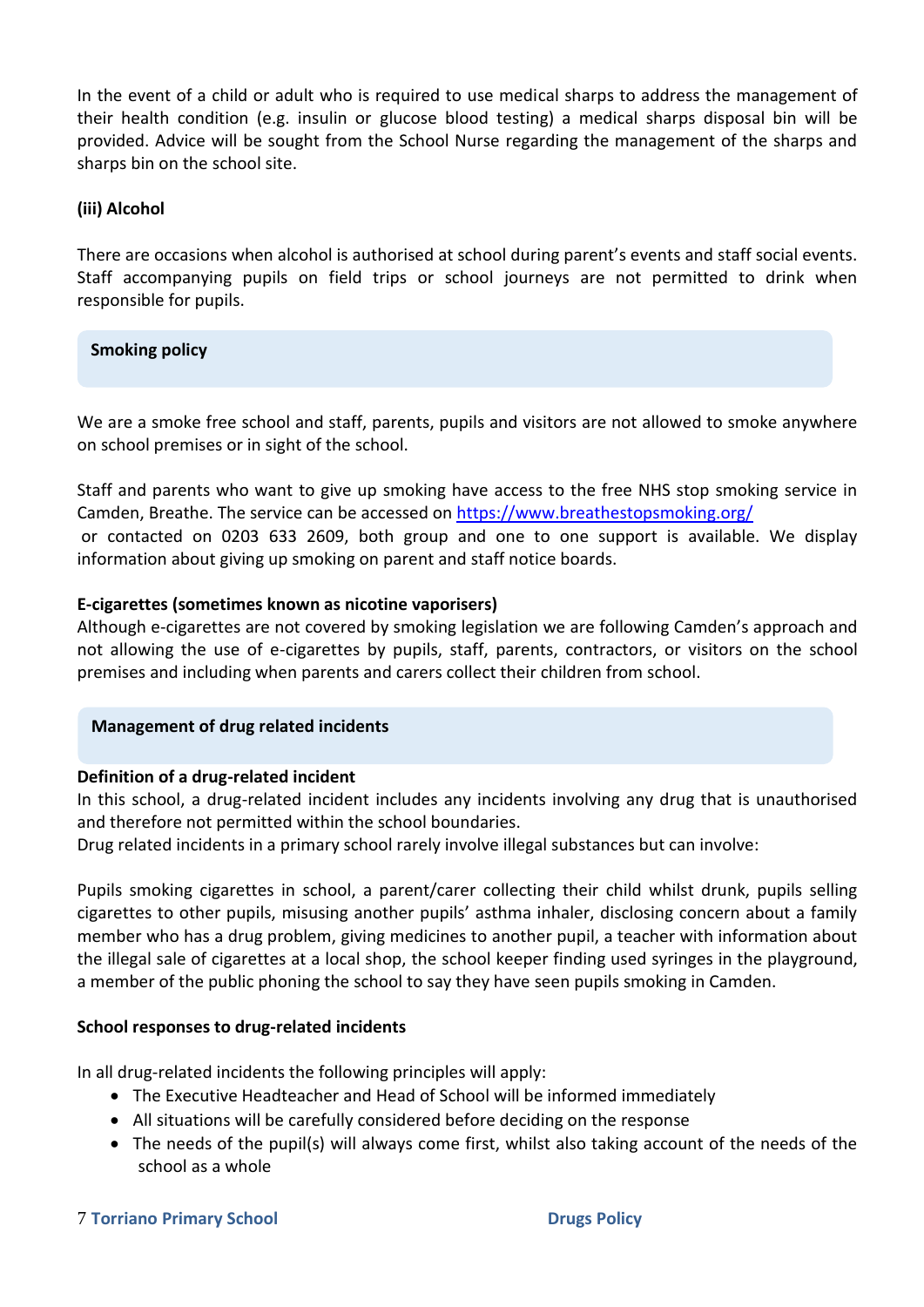- Parents/carers will be involved at an early stage and throughout any investigation
- Support agencies, including the police will be involved as appropriate and in keeping with legal requirements
- A range of responses will be considered including disciplinary and counselling/supportive responses
- Permanent exclusion will not be the automatic response and will only be used in the most serious cases and as a final resort
- Any action taken will be in line with the school's behaviour policy
- Decisions about the response will depend on the severity of the situation, whether the offence is one of a series or a first time and whether the person involved is putting themselves and others at risk. The Executive Headteacher and Head of School, in consultation with key staff will decide whether a disciplinary and/or counselling action should take place.
- Incidents will be reported to the Chair of Governors

# Possible responses might be:

# **(i) Support and counselling**

If a pupil has a concern about drugs or has been involved in a drug related incident or is themselves at risk of drug misuse, we will seek support from Early Help and if appropriate refer to a specialist agency.

# **(ii) Sanctions**

Where a school rule related to drug use, is broken, sanctions will be given. The type of sanction will depend on the nature and degree of the offence. Decisions about sanctions will be made by the Executive Headteacher and Head of School and be consistent with the behaviour policy. In the unlikely event of an incident involving illegal drugs, permanent exclusion will be considered and used if needed.

# **Procedures for managing incidents**

# **Reporting a drug-related incident**

All drug-related incidents are reported to the Executive Headteacher and Head of School.

Although there is no legal obligation to report an incident involving drugs to the police, we will inform Police immediately any incident involving a suspected illegal drug. Incidents involving legal drugs will remain school matters, although we will contact Trading Standards or the Police about the sale of tobacco, alcohol and solvents to under age students, from local shops.

# **Recording the drug-related incident**

All drug-related incidents are recorded on CPOMS.

In all drug-related incidents the Executive Headteacher and Head of School, in consultation with key staff, will decide on the responses, including the use of sanctions and/or counselling and support. It is very rare for primary-age pupils to misuse drugs in school, however we believe it is important to be prepared should such an incident occur.

# **Medical emergencies when a pupil is unconscious as a result of drug use**

Staff with first aid qualifications should be called immediately but the pupils not left alone. The pupil will be placed in the recovery position and an ambulance called immediately. Parents/carers will be informed immediately.

# **Intoxication, when a pupil is under the influence of a drug**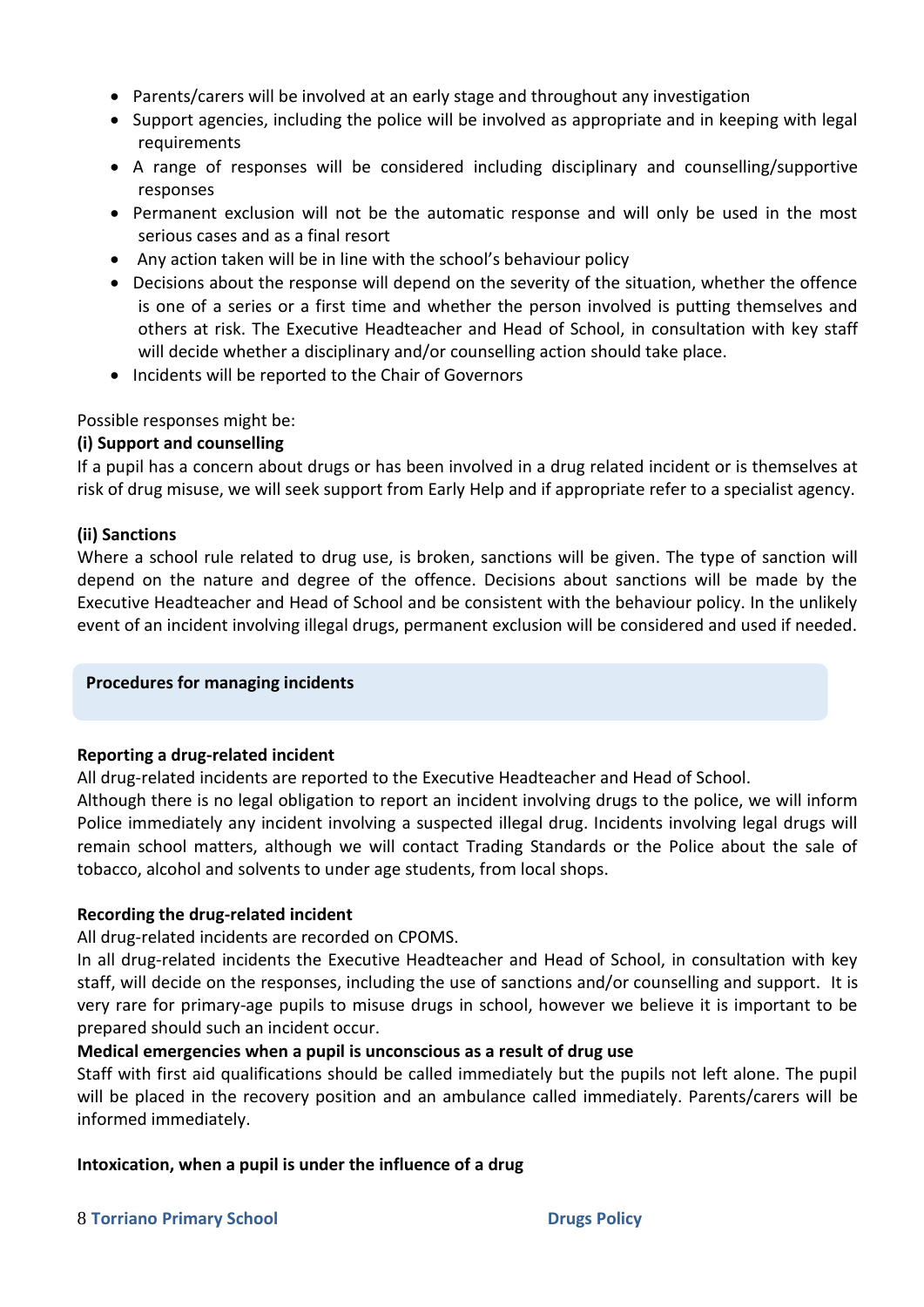The pupil will be removed to a quiet room and not left alone. The first aider, Executive Headteacher and Head of School called. The pupil will be helped to calm down and medical assistance sought immediately. Parents/carers will be informed and called to the school.

# **Discovery/observation**

When a person is discovered using, supplying or holding a substance that is not permitted on school premises and which is described in this policy.

# **If the substance is suspected to be illegal, staff can take temporary possession of it**

- it will be confiscated, in the presence of a second member of staff as witness
- the sample will be sealed in a plastic bag with details of the date and time of the seizure/find and witness present and stored in a secure location (e.g. a safe or lockable container) with access limited to the Executive Headteacher, Head of School or Deputy Head
- the pupil will be taken to the school office and the Executive Headteacher, Head of School or Deputy Head called, and the pupils questioned
- the police will be notified immediately, who will collect it and store or dispose of it, in line with locally agreed protocols.
- we will record details of the incident on CPOMS, including the police incident reference number
- we will inform the pupil's parents/carers and they will be asked to come into school, unless it is not in the best interests of the child to do so
- identify any safeguarding concerns and develop a support and sanctions response including internal exclusion whilst investigations are carried out.

If the substance is legal (but unauthorised in school) it will be disposed of or handed to the parent/carer

# **Searches**

Staff are allowed to confiscate pupil's property, as a disciplinary penalty, where reasonable to do so, including substances, whether legal or not.

If staff find other substances which are not believed to be illegal/controlled drugs these can be confiscated where staff believe them to be harmful or detrimental to good behaviour. If school staff are unable to identify the legal status of a drug, it should be treated as an illegal drug.

If a member of staff has reasonable grounds for suspecting that a pupil is carrying illegal drugs on them or in their personal property, they will ask the pupil to voluntarily produce the substance, in the presence of another member of staff. In circumstances where a pupil refuses to do this the member of staff will discuss with the Executive Headteacher or Head of School who may decide to carry out a search in the presence of another member of staff. The Executive Headteacher or Head of School are the only people authorised to carry out a search, unless they are not the same sex as the pupil and then they will authorise a senior member of staff. The search will take place in school or where staff have lawful control of pupils.

We will keep a record of the search on CPOMS and inform parents if a substance is found, although there is no legal requirement to do this or inform parents before or after a search or seek their consent to search a child.

# **Dealing with drug –taking material**

#### 9 **Torriano Primary School Drugs Policy**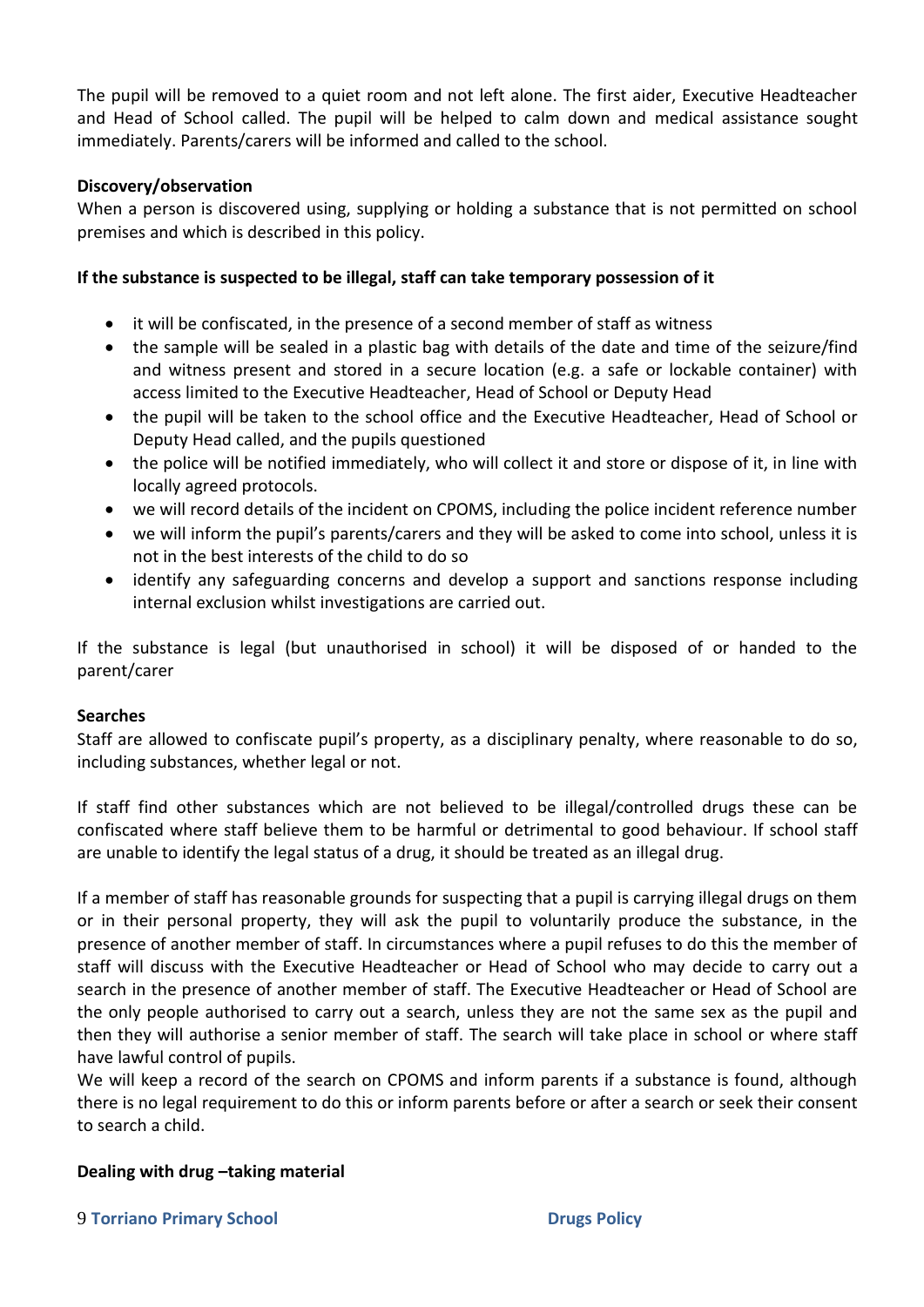School site staff make regular checks of the school grounds and know how to deal with drug-taking materials, including needles, in line with health and safety advice.

Pupils are taught what to do if they come across needles on the school premises and know not to touch needles and to inform a member of staff immediately.

**Disclosure** when a pupil discloses to a member of staff that he/she has been using drugs, or is concerned about someone else's drug use. In these situations, staff will be non-judgemental and caring and will show concern for the pupil. Pupils know that teachers cannot promise total confidentiality. The Executive Headteacher, Head of School and Designated Safeguarding Lead should be informed as soon as possible so that appropriate support can be found.

**Suspicion/rumour.** Staff should not assume use of drugs on the basis of rumours or behaviour alone. However, if there is a suspicion, evidence will be collected over a period of time before a decision is made to question the pupil(s) involved

#### **Intoxicated parents/carers**

Our school rules for drugs apply to all people who are on the school premises, and we expect that parents/carers will adhere to these rules. If a parent/carer comes to school and appears to be under the influence of drugs or alcohol, they will be asked to leave. If they have come to collect their child, we will sensitively offer to phone for someone else to come and collect the child. If we are concerned that the child is at risk, then we will follow the Child Protection procedures.

#### **Needs of pupils**

We are sensitive to the needs of pupils whose parent/carers or family members have problems with drugs. Where problems are observed or suspected or a pupil discloses problems, we will assess the pupils' welfare and support needs and if needed, involve external support for the child and, where appropriate, for the family.

# **Confidentiality**

Pupils need to be able to talk in confidence to staff without fear of being judged or told off. The welfare of children will be central to our policy and practice. However, teachers cannot promise total

#### **Working with parents and carers**

confidentiality in order to seek specialist help if needed. This is made clear to pupils through the PSHE and citizenship programme. Information about a pupil in relation to drugs will follow the same procedure as for other sensitive information. If teachers have any concerns about the welfare of children, they must inform the Executive Headteacher, Head of School or Designated Safeguarding Lead.

The school welcomes parents/carers who wish to share with us, their concerns about drugs. We involve parents/carers and share with them what is taught in drug education, as well as giving up to date information about drugs and where they can get further information, help and advice.